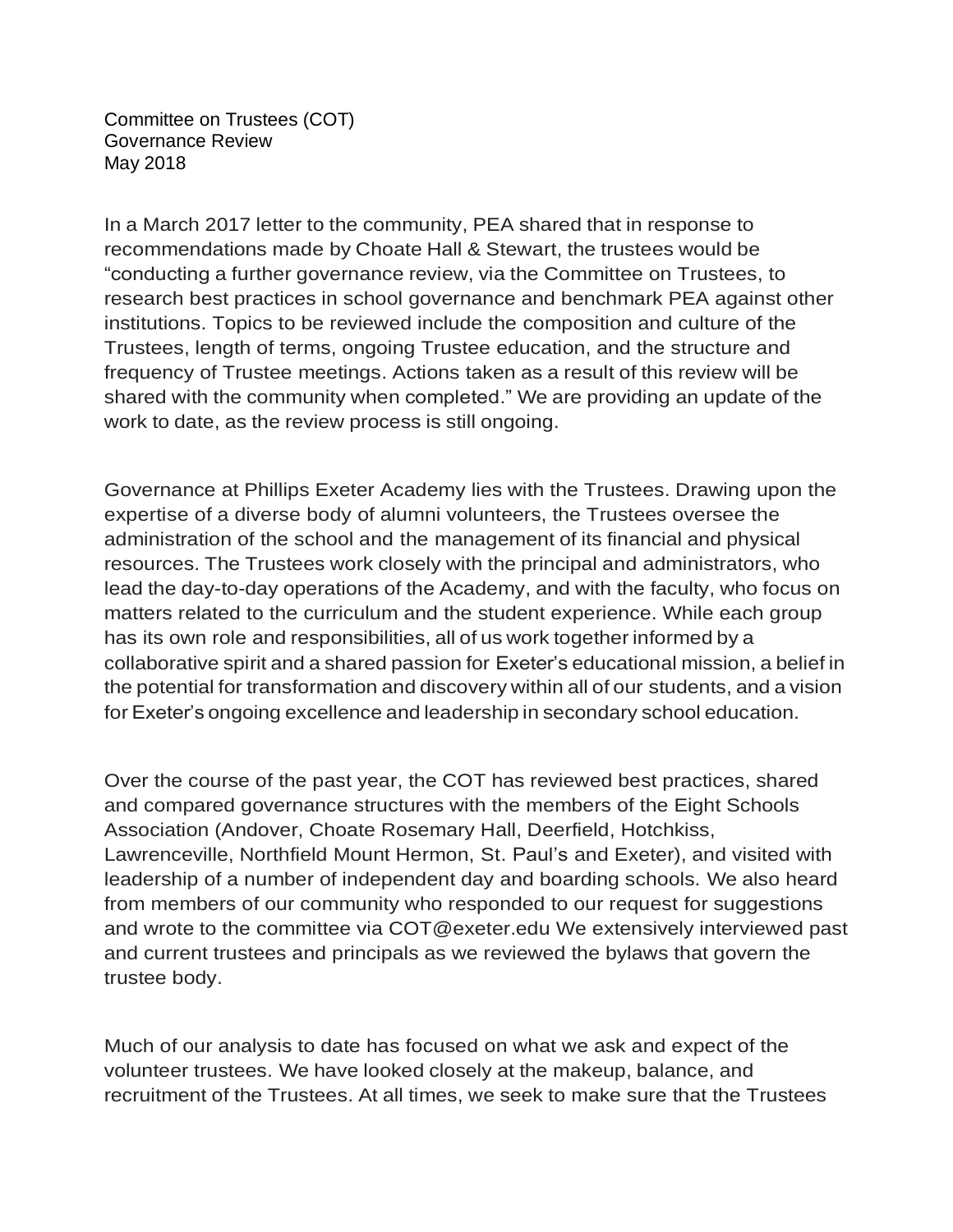collectively have the necessary skills to ensure the mission, purpose and financial well-being of the Academy, and that the Trustees faithfully represent a diverse alumni body.

In our review we have affirmed that the current size, makeup, and expectations of the Trustees are appropriate for our institution.

Our bylaws allow for between seven and twenty-nine Trustees. The Trustees consist of term trustees who serve one or two five-year appointments; the principal, who is appointed by the Trustees and serves as a member for the duration of his/her tenure; and the president and two vice presidents of the General Alumni Association (GAA) who are elected by that association's board of directors, and serve one to three terms of two years. All Trustees have equal voting rights. Exeter has no honorary, emeriti, or life trustees.

In identifying and evaluating trustee candidates, the Trustees through the Committee on Trustees (COT) seek diversity of age, gender, race, ethnicity, geography, professional skills and life experience. Unlike other institutions, we do not prioritize development capacity to identify a candidate, but express the desire that Trustees make the Academy a foremost philanthropic priority. We place a premium on an individual's level of commitment and capacity to devote significant time and attention to the needs of the school. Trustees are not paid for their service nor given any tuition remission.

Trustees attend all meetings in person, three times an academic year, in October, January, and May, for two-to-three days each time. All Trustees serve on a number of the twelve standing committees, and are expected to participate in the work of those committees, including conference calls and additional on-campus meetings. Current committees are Audit and Risk, Budget& Finance,Buildings & Grounds, Committee on Trustees, Education and Student Life, Executive Committee, Information Technology, Institutional Advancement, Investment, Strategic Planning Steering, Student Safety, and Work & Life. The expected workload for every individual is at the top end of most boards, so serving as a trustee requires a significant commitment.

The Exeter Trustees endeavor to conduct their meetings and to fulfill their responsibilities in the spirit of the Harkness system. The Trustees' current size of twenty-one seems well suited to full, robust and diverse discussions; too large a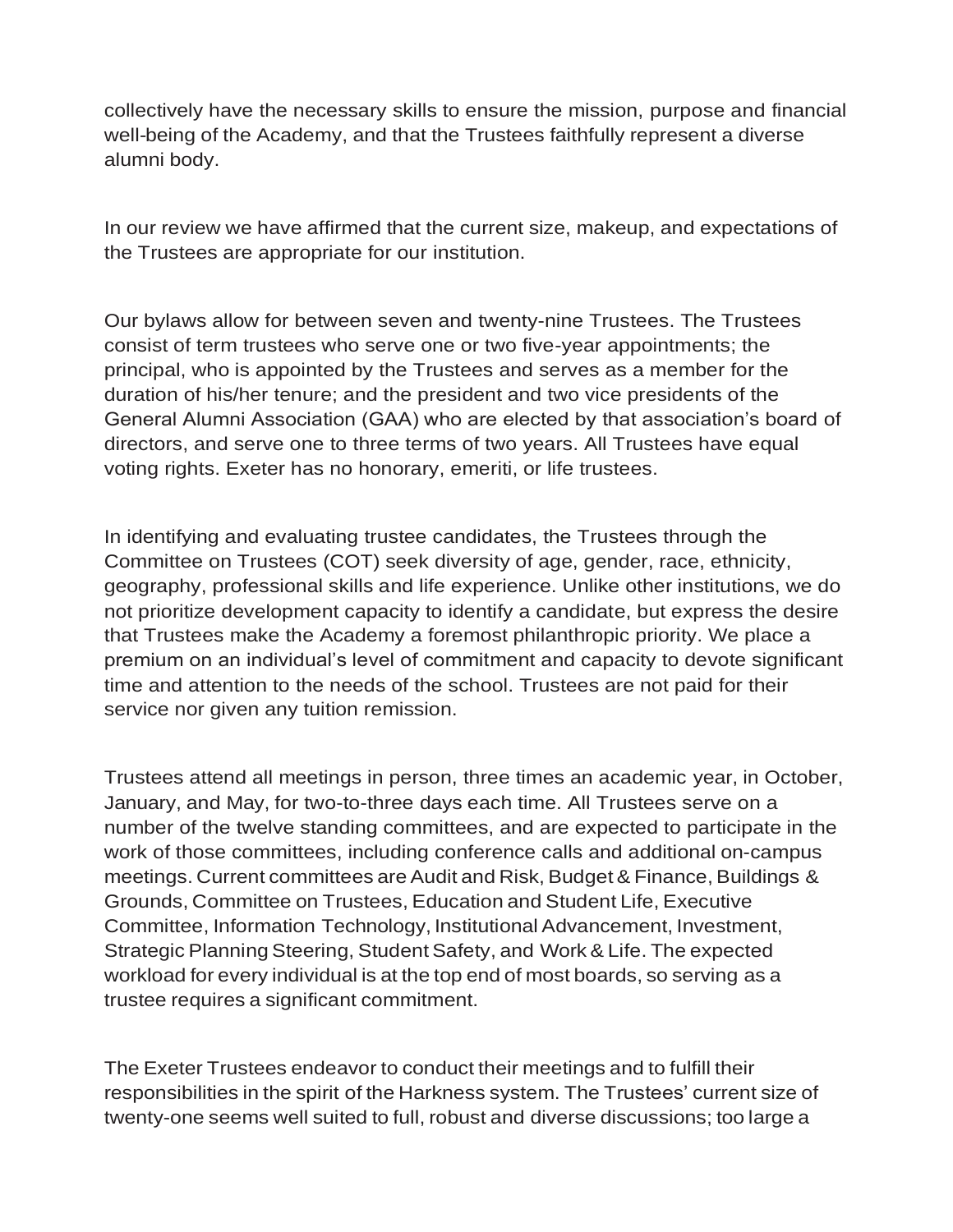group makes it difficult to engage all participants. Furthermore, our review indicates that larger governing boards become fragmented between the general membership and a smaller subset that is more engaged and determines most of the important decisions.

As part of our review, we also considered the inclusion of non-alumni trustees and the direct election of trustees.

AtExeter, all current trustees are alumni, a practice also followed by Andover. Nonalumni trustees at other peer schools are typically identified from current or past parents, a practice common at private day schools where development capacity is an important consideration.

Because we do not emphasize development capacity as a prerequisite for trustee service, we are able to focus on the skills, knowledge, life experience, and passion for the Academy from our remarkable alumni network of over 21,000 individuals. Critically, all of our alumni have experienced and understand the Harkness pedagogy. With respect to integrating the perspective of parents, nine of our current twenty-one Trustees are also parents of current or former students.

Our research indicates that none of our peer schools provides for the direct election of any trustees. More broadly, the practice is generally not found in secondary schools.

The Academy currently has a nominations process in place for those who are identified by their classmates and larger Academy community as active, dedicated and respected alumni to serve as a Director of the General Alumni Association. These names are presented for election on ballots distributed to the community. Five alumni are elected every two years to serve a six-year term as an elected director of the GAA. From those elected fifteen directors, the GAA's three officers (president and two vice presidents) serve as trustees during their terms of office. This process allows elected alumni to serve as trustees for shorter tenure, but with the same expectations and duties as other trustees.

The trustees are committed to continuing education and to availing themselves of outside expertise to understand challenges and the current and future needs of the school. In the past eighteen months, for instance, the Trustees have received